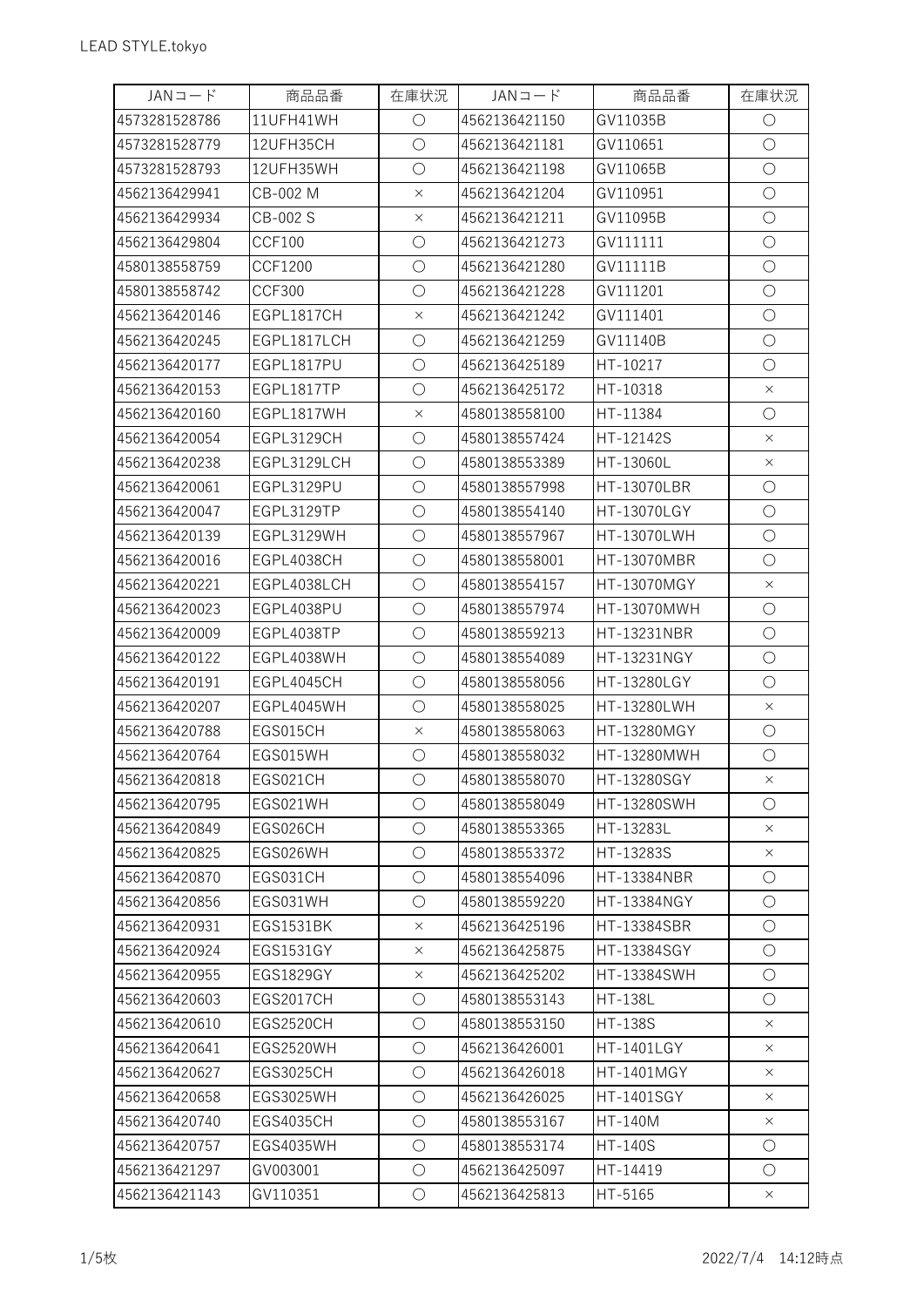| $JAN =  K$    | 商品品番            | 在庫状況       | $JAN =  K$    | 商品品番            | 在庫状況                |
|---------------|-----------------|------------|---------------|-----------------|---------------------|
| 4562136426032 | <b>HT-6010L</b> | $\bigcirc$ | 4580138552931 | LB101BK         | $\bigcirc$          |
| 4562136426049 | HT-6010S        | $\times$   | 4562136425905 | LB101GY         | $\times$            |
| 4562136425738 | HT-7053L        | $\bigcirc$ | 4580138552955 | LB101WH         | $\bigcirc$          |
| 4562136425745 | HT-7053S        | $\bigcirc$ | 4573281523026 | LF27CH          | $\bigcirc$          |
| 4562136425752 | HT-7054L        | $\bigcirc$ | 4573281523033 | LF27TP          | $\bigcirc$          |
| 4562136425769 | <b>HT-7054S</b> | $\bigcirc$ | 4573281523040 | LF27WH          | $\bigcirc$          |
| 4562136426179 | HT-8020L        | $\bigcirc$ | 4573281523057 | LF37CH          | $\bigcirc$          |
| 4562136426186 | HT-8020M        | $\bigcirc$ | 4573281523064 | LF37TP          | $\bigcirc$          |
| 4562136426193 | <b>HT-8024L</b> | $\bigcirc$ | 4573281523071 | LF37WH          | $\bigcirc$          |
| 4562136426209 | HT-8024M        | $\bigcirc$ | 4573281523088 | LF47CH          | $\bigcirc$          |
| 4562136423253 | HTB-01          | $\bigcirc$ | 4573281523095 | LF47TP          | $\bigcirc$          |
| 4562136426308 | <b>HTB-862</b>  | $\times$   | 4573281523101 | LF47WH          | $\bigcirc$          |
| 4562136426315 | <b>HTB-863</b>  | $\bigcirc$ | 4562136420375 | LGPL0915BK      | $\bigcirc$          |
| 4562136426322 | <b>HTB-864</b>  | $\bigcirc$ | 4562136420351 | LGPL0915GY      | $\bigcirc$          |
| 4562136426353 | HTGL-03         | $\bigcirc$ | 4562136420436 | LGPL0915TP      | $\bigcirc$          |
| 4562136425219 | HTGL-11         | $\bigcirc$ | 4562136420368 | LGPL0915WH      | $\bigcirc$          |
| 4562136425226 | HTGL-12         | $\bigcirc$ | 4562136420337 | LGPL0920BK      | $\bigcirc$          |
| 4562136425233 | HTGL-13         | $\bigcirc$ | 4562136420344 | LGPL0920GY      | $\bigcirc$          |
| 4562136425257 | HTGL-15         | $\times$   | 4562136420320 | LGPL0920WH      | $\bigcirc$          |
| 4562136425264 | HTGL-16         | $\bigcirc$ | 4562136420306 | LGPL0925BK      | $\bigcirc$          |
| 4562136426520 | HTGL-16BL       | $\times$   | 4562136420313 | LGPL0925GY      | $\times$            |
| 4562136426537 | HTGL-16GR       | $\times$   | 4562136420290 | LGPL0925WH      | $\bigcirc$          |
| 4562136426506 | HTGL-16GY       | $\times$   | 4573281530727 | LS-001IV        | $\bigcirc$          |
| 4562136426513 | HTGL-16PU       | $\bigcirc$ | 4573281530758 | LS-001LPK       | $\bigcirc$          |
| 4562136425271 | HTGL-17         | $\bigcirc$ | 4573281530710 | <b>LS-001LV</b> | $\bigcirc$          |
| 4562136426568 | HTGL-17BL       | $\times$   | 4573281530741 | LS-001MGR       | $\bigcirc$          |
| 4562136426575 | HTGL-17GR       | $\bigcirc$ | 4573281530789 | <b>LS-002BE</b> | $\bigcirc$          |
| 4562136426544 | HTGL-17GY       | Ő          | 4573281530772 | LS-002IV        | $\circlearrowright$ |
| 4562136426551 | HTGL-17PU       | $\times$   | 4573281530802 | LS-002LPK       | $\bigcirc$          |
| 4562136425288 | HTGL-18         | $\times$   | 4573281530765 | LS-002LV        | $\bigcirc$          |
| 4562136426605 | HTGL-18BL       | $\bigcirc$ | 4573281530796 | LS-002MGR       | $\bigcirc$          |
| 4562136426612 | HTGL-18GR       | $\bigcirc$ | 4573281530826 | LS-003IV        | $\bigcirc$          |
| 4562136426582 | HTGL-18GY       | $\times$   | 4573281530857 | LS-003LPK       | $\bigcirc$          |
| 4562136426599 | HTGL-18PU       | $\bigcirc$ | 4573281530819 | LS-003LV        | $\circ$             |
| 4562136425295 | HTGL-19         | $\bigcirc$ | 4573281530840 | LS-003MGR       | $\bigcirc$          |
| 4562136426643 | HTGL-19BL       | $\bigcirc$ | 4573281530888 | LS-004BE        | $\bigcirc$          |
| 4562136426650 | HTGL-19GR       | $\bigcirc$ | 4573281530871 | LS-004IV        | $\bigcirc$          |
| 4562136426629 | HTGL-19GY       | $\bigcirc$ | 4573281530901 | LS-004LPK       | $\bigcirc$          |
| 4562136426636 | HTGL-19PU       | $\bigcirc$ | 4573281530864 | <b>LS-004LV</b> | $\bigcirc$          |
| 4573281522098 | K4-YG25CH       | $\times$   | 4573281530895 | LS-004MGR       | $\bigcirc$          |
| 4573281522111 | K4-YG25WH       | $\times$   | 4573281530932 | LS-005BE        | $\bigcirc$          |
| 4573281522128 | K4-YG30CH       | $\times$   | 4573281530925 | LS-005IV        | $\bigcirc$          |
| 4573281522142 | K4-YG30WH       | $\times$   | 4573281530956 | LS-005LPK       | $\bigcirc$          |
| 4573281522159 | K4-YG38CH       | $\times$   | 4573281530918 | <b>LS-005LV</b> | $\bigcirc$          |
| 4580138553716 | LA0065-90       | X          | 4573281530949 | LS-005MGR       | $\bigcirc$          |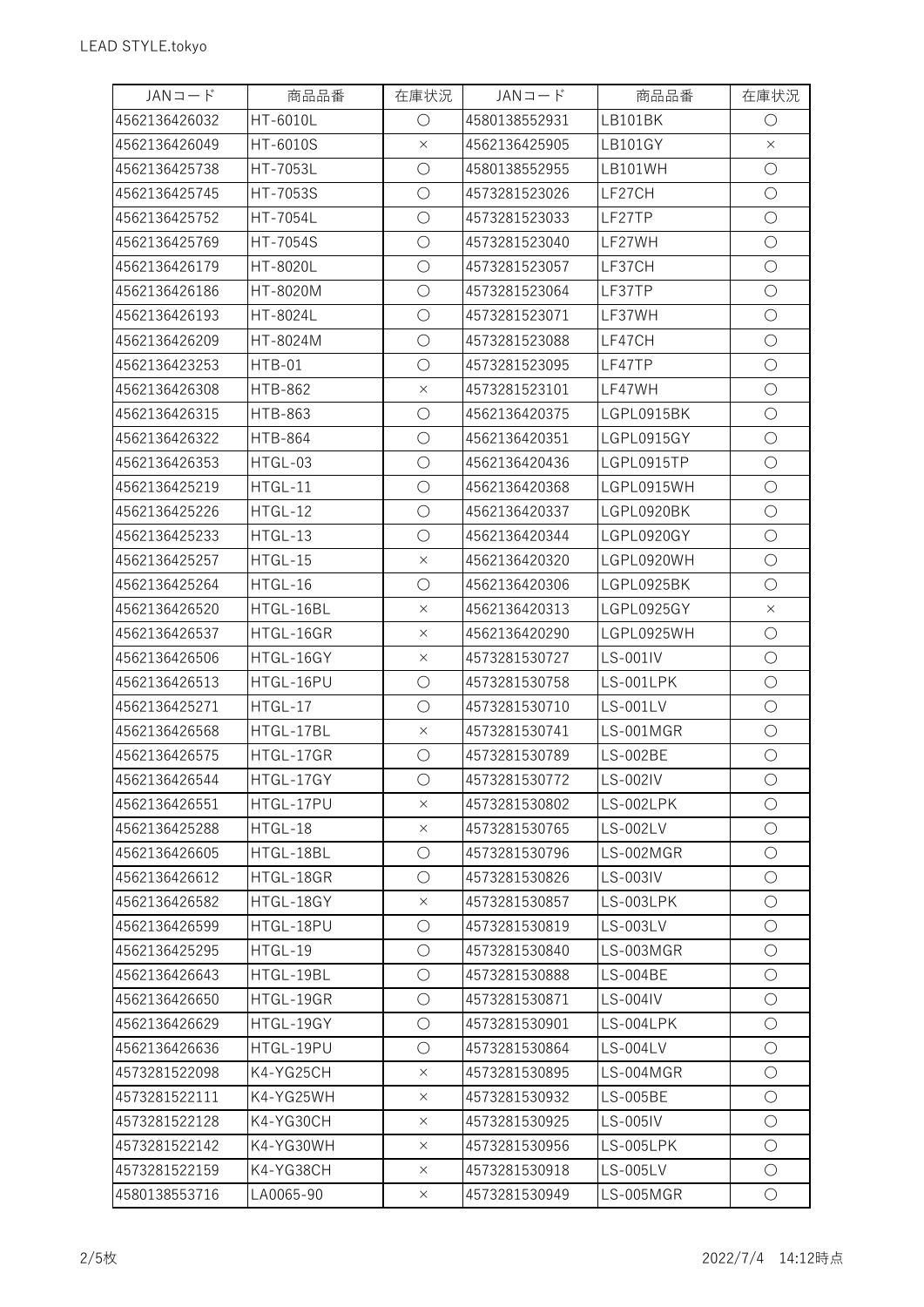| $JAN =  K$    | 商品品番             | 在庫状況       | $JAN = -K$    | 商品品番       | 在庫状況       |
|---------------|------------------|------------|---------------|------------|------------|
| 4573281530987 | <b>LS-006BE</b>  | $\bigcirc$ | 4573281520001 | QB-2875L   | $\times$   |
| 4573281530970 | LS-006IV         | $\bigcirc$ | 4573281525846 | S-09YB15LG | $\times$   |
| 4573281531007 | LS-006LPK        | $\bigcirc$ | 4573281528823 | S-09YB15LT | $\bigcirc$ |
| 4573281530963 | <b>LS-006LV</b>  | $\bigcirc$ | 4573281525839 | S-09YB15YL | $\times$   |
| 4573281530994 | <b>LS-006MGR</b> | $\bigcirc$ | 4573281525891 | S-09YB20LG | $\times$   |
| 4573281531021 | <b>LS-008 GY</b> | $\bigcirc$ | 4573281525884 | S-09YB20LT | $\bigcirc$ |
| 4573281531038 | LS-009 GY        | $\times$   | 4573281529233 | S-09YB20TP | $\bigcirc$ |
| 4573281531069 | LS-012 GY        | $\bigcirc$ | 4573281525877 | S-09YB20YL | $\bigcirc$ |
| 4573281531076 | LS-013 GY        | $\times$   | 4573281525945 | S-09YB25LG | $\bigcirc$ |
| 4573281531083 | LS-014 GY        | $\times$   | 4573281525938 | S-09YB25LT | $\bigcirc$ |
| 4573281529936 | <b>LSC0301BR</b> | $\bigcirc$ | 4573281529240 | S-09YB25TP | $\bigcirc$ |
| 4573281529868 | <b>LSC0301WH</b> | $\bigcirc$ | 4573281525921 | S-09YB25YL | $\bigcirc$ |
| 4573281529943 | <b>LSC0351BR</b> | $\bigcirc$ | 4573281522937 | S-09YB30CH | $\bigcirc$ |
| 4573281529875 | LSC0351WH        | $\bigcirc$ | 4573281522944 | S-09YB30GY | $\bigcirc$ |
| 4573281529950 | LSC0401BR        | $\bigcirc$ | 4573281522951 | S-09YB30WH | $\times$   |
| 4573281529882 | LSC0401WH        | $\bigcirc$ | 4573281522968 | S-09YB35CH | $\bigcirc$ |
| 4573281529967 | <b>LSS0251BR</b> | $\bigcirc$ | 4573281522975 | S-09YB35GY | $\bigcirc$ |
| 4573281529899 | <b>LSS0251WH</b> | $\bigcirc$ | 4573281522982 | S-09YB35WH | $\bigcirc$ |
| 4573281529974 | <b>LSS0301BR</b> | $\bigcirc$ | 4573281522999 | S-09YB41CH | $\bigcirc$ |
| 4573281529905 | <b>LSS0301WH</b> | $\bigcirc$ | 4573281523002 | S-09YB41GY | $\bigcirc$ |
| 4573281529981 | <b>LSS0351BR</b> | $\bigcirc$ | 4573281523019 | S-09YB41WH | $\bigcirc$ |
| 4573281529912 | <b>LSS0351WH</b> | $\bigcirc$ | 4573281524719 | S-13C10BS  | $\bigcirc$ |
| 4573281529998 | <b>LSS0401BR</b> | $\bigcirc$ | 4573281522814 | S-13C10CH  | $\times$   |
| 4573281529929 | <b>LSS0401WH</b> | $\bigcirc$ | 4573281524726 | S-13C10GY  | $\times$   |
| 4580138554034 | <b>LSW015</b>    | $\bigcirc$ | 4573281524740 | S-13C10LG  | O          |
| 4580138554041 | <b>LSW020</b>    | $\bigcirc$ | 4573281528885 | S-13C10LT  | $\bigcirc$ |
| 4580138554058 | <b>LSW025</b>    | $\bigcirc$ | 4573281524764 | S-13C10PU  | $\bigcirc$ |
| 4580138554065 | <b>LSW030</b>    | $\bigcirc$ | 4573281522821 | S-13C10TP  | $\bigcirc$ |
| 4580138555093 | <b>LSW035</b>    | $\bigcirc$ | 4573281522838 | S-13C10WH  | $\times$   |
| 4580138555116 | <b>LSW040</b>    | $\bigcirc$ | 4573281524733 | S-13C10YL  | $\bigcirc$ |
| 4573281526270 | MR20CH           | $\bigcirc$ | 4573281522210 | S-13C15BS  | $\bigcirc$ |
| 4573281526294 | MR20PU           | $\bigcirc$ | 4573281522180 | S-13C15CH  | $\bigcirc$ |
| 4573281526300 | MR20TP           | $\bigcirc$ | 4573281522227 | S-13C15GY  | $\bigcirc$ |
| 4573281526317 | MR20WH           | $\bigcirc$ | 4573281524801 | S-13C15LG  | $\bigcirc$ |
| 4573281526324 | MR25CH           | $\bigcirc$ | 4573281528892 | S-13C15LT  | O          |
| 4573281526348 | MR25PU           | $\bigcirc$ | 4573281522234 | S-13C15PU  | $\bigcirc$ |
| 4573281526355 | MR25TP           | $\bigcirc$ | 4573281522197 | S-13C15TP  | $\bigcirc$ |
| 4573281526362 | MR25WH           | $\bigcirc$ | 4573281522203 | S-13C15WH  | $\bigcirc$ |
| 4573281526430 | MR30CH           | $\bigcirc$ | 4573281524795 | S-13C15YL  | $\bigcirc$ |
| 4573281526508 | MR30PU           | $\bigcirc$ | 4573281522272 | S-13C20BS  | $\bigcirc$ |
| 4573281526515 | MR30TP           | $\bigcirc$ | 4573281522241 | S-13C20CH  | $\bigcirc$ |
| 4573281526522 | MR30WH           | $\bigcirc$ | 4573281522289 | S-13C20GY  | $\bigcirc$ |
| 4573281520032 | QB-2873L         | $\times$   | 4573281524863 | S-13C20LG  | O          |
| 4573281520049 | QB-2873M         | $\times$   | 4573281528908 | S-13C20LT  | $\bigcirc$ |
| 4573281520056 | QB-2873S         | $\times$   | 4573281522296 | S-13C20PU  | $\bigcirc$ |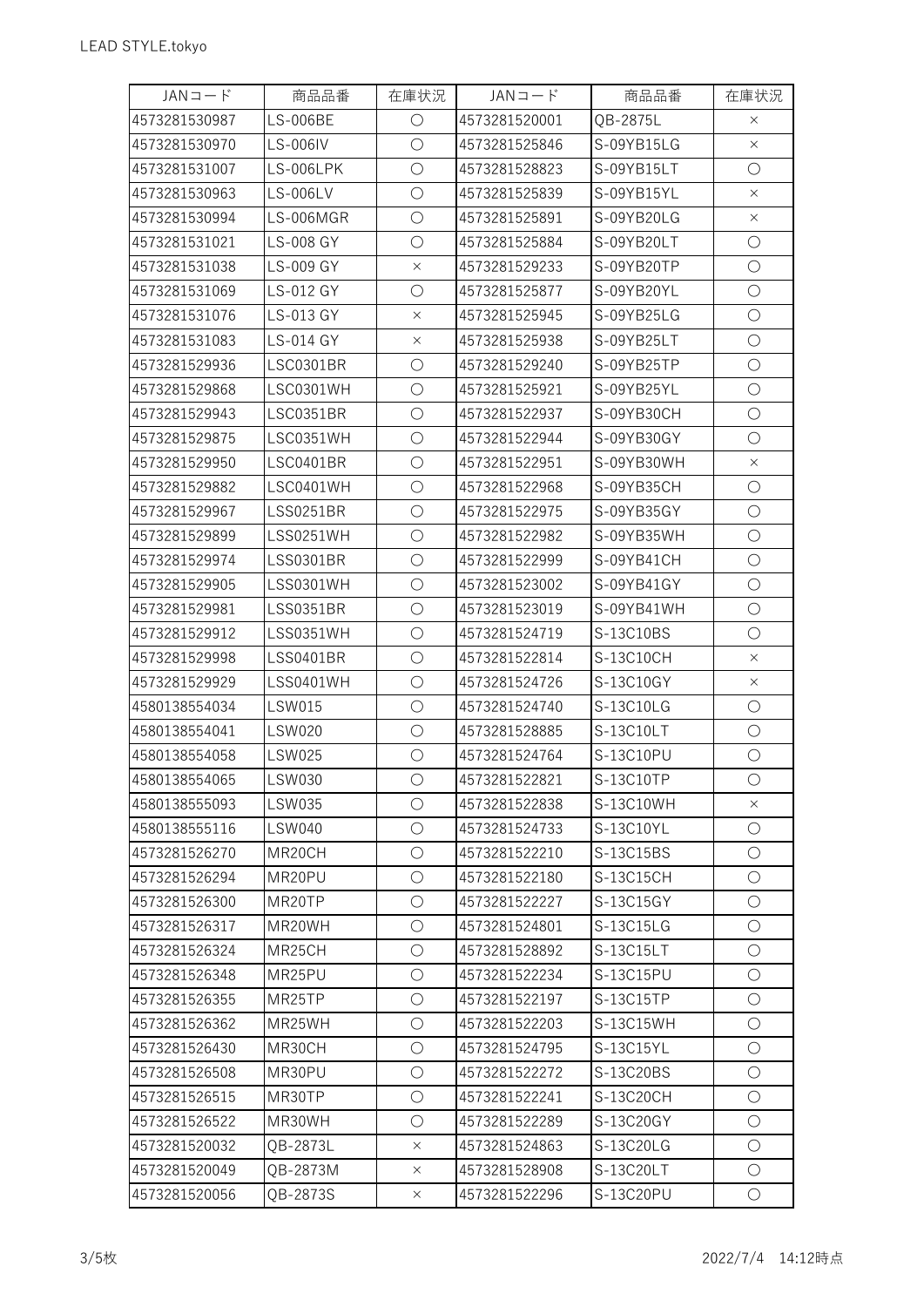| $JAN = -K$    | 商品品番      | 在庫状況       | $JAN =  K$    | 商品品番             | 在庫状況       |
|---------------|-----------|------------|---------------|------------------|------------|
| 4573281522258 | S-13C20TP | $\times$   | 4573281522623 | S-13V40PU        | $\bigcirc$ |
| 4573281522265 | S-13C20WH | $\bigcirc$ | 4573281522616 | S-13V40WH        | $\bigcirc$ |
| 4573281524856 | S-13C20YL | $\bigcirc$ | 4573281522630 | S-16YB14CH       | $\bigcirc$ |
| 4573281522333 | S-13C25BS | $\bigcirc$ | 4573281522647 | S-16YB14GY       | $\bigcirc$ |
| 4573281522302 | S-13C25CH | $\bigcirc$ | 4573281523699 | S-16YB14LG       | $\bigcirc$ |
| 4573281522340 | S-13C25GY | $\bigcirc$ | 4573281529127 | S-16YB14LT       | $\bigcirc$ |
| 4573281524924 | S-13C25LG | $\bigcirc$ | 4573281522654 | S-16YB14WH       | $\times$   |
| 4573281528915 | S-13C25LT | $\bigcirc$ | 4573281523682 | S-16YB14YL       | $\bigcirc$ |
| 4573281522357 | S-13C25PU | $\bigcirc$ | 4573281522661 | S-16YB20CH       | $\bigcirc$ |
| 4573281522319 | S-13C25TP | $\bigcirc$ | 4573281522678 | S-16YB20GY       | $\bigcirc$ |
| 4573281522326 | S-13C25WH | $\bigcirc$ | 4573281523743 | S-16YB20LG       | $\bigcirc$ |
| 4573281524917 | S-13C25YL | $\bigcirc$ | 4573281529141 | S-16YB20LT       | $\bigcirc$ |
| 4573281522845 | S-13C30CH | $\times$   | 4573281522685 | S-16YB20WH       | $\bigcirc$ |
| 4573281522852 | S-13C30TP | $\bigcirc$ | 4573281523736 | S-16YB20YL       | $\bigcirc$ |
| 4573281522869 | S-13C30WH | $\bigcirc$ | 4573281522692 | S-16YB25CH       | $\bigcirc$ |
| 4573281522876 | S-13C35CH | $\bigcirc$ | 4573281522708 | S-16YB25GY       | $\bigcirc$ |
| 4573281522883 | S-13C35TP | $\bigcirc$ | 4573281523798 | S-16YB25LG       | $\bigcirc$ |
| 4573281522890 | S-13C35WH | $\bigcirc$ | 4573281529165 | S-16YB25LT       | $\bigcirc$ |
| 4573281522906 | S-13C40CH | $\times$   | 4573281522715 | S-16YB25WH       | $\bigcirc$ |
| 4573281522913 | S-13C40TP | $\bigcirc$ | 4573281523781 | S-16YB25YL       | $\bigcirc$ |
| 4573281522920 | S-13C40WH | $\bigcirc$ | 4573281522722 | S-16YB30CH       | $\bigcirc$ |
| 4573281522395 | S-13F20BS | $\times$   | 4573281522739 | S-16YB30GY       | $\times$   |
| 4573281522364 | S-13F20CH | $\times$   | 4573281522746 | S-16YB30WH       | $\times$   |
| 4573281522401 | S-13F20PU | $\times$   | 4573281522753 | S-16YB35CH       | $\bigcirc$ |
| 4573281522371 | S-13F20TP | $\times$   | 4573281522760 | S-16YB35GY       | $\times$   |
| 4573281522449 | S-13F35BS | $\bigcirc$ | 4573281522777 | S-16YB35WH       | $\times$   |
| 4573281522418 | S-13F35CH | $\bigcirc$ | 4573281522784 | S-16YB40CH       | $\bigcirc$ |
| 4573281522456 | S-13F35PU | $\bigcirc$ | 4573281522791 | S-16YB40GY       | $\bigcirc$ |
| 4573281522425 | S-13F35TP | $\bigcirc$ | 4573281522807 | S-16YB40WH       | $\times$   |
| 4573281522432 | S-13F35WH | $\bigcirc$ | 4562136423406 | S2003B           | $\times$   |
| 4573281522494 | S-13F40BS | $\bigcirc$ | 4562136423413 | S2003C           | $\times$   |
| 4573281522463 | S-13F40CH | $\bigcirc$ | 4562136423420 | S2005B           | $\bigcirc$ |
| 4573281522500 | S-13F40PU | $\bigcirc$ | 4562136423437 | S2005C           | $\times$   |
| 4573281522470 | S-13F40TP | $\bigcirc$ | 4562136423444 | S2007C           | $\times$   |
| 4573281522487 | S-13F40WH | $\bigcirc$ | 4580138559855 | <b>SD-GR1212</b> | $\bigcirc$ |
| 4573281522517 | S-13V20CH | $\bigcirc$ | 4562136425882 | SD-GR1324        | X          |
| 4573281522524 | S-13V20CO | $\bigcirc$ | 4580138559862 | SD-GR1515        | $\times$   |
| 4573281522548 | S-13V20PU | $\bigcirc$ | 4580138555482 | SD-GR1521        | $\bigcirc$ |
| 4573281522531 | S-13V20WH | $\bigcirc$ | 4580138555468 | SD-GR1530        | $\bigcirc$ |
| 4573281522555 | S-13V30CH | $\bigcirc$ | 4562136425899 | SD-GR678         | $\times$   |
| 4573281522562 | S-13V30CO | $\bigcirc$ | 4580138559879 | SD-GS0913        | $\times$   |
| 4573281522586 | S-13V30PU | $\bigcirc$ | 4580138559886 | SD-GS1010        | $\bigcirc$ |
| 4573281522579 | S-13V30WH | $\bigcirc$ | 4580138559893 | SD-GS1218        | $\bigcirc$ |
| 4573281522593 | S-13V40CH | $\bigcirc$ | 4580138559909 | SD-GS1223        | $\circ$    |
| 4573281522609 | S-13V40CO | $\bigcirc$ | 4580138555475 | SD-GS1530        | $\bigcirc$ |